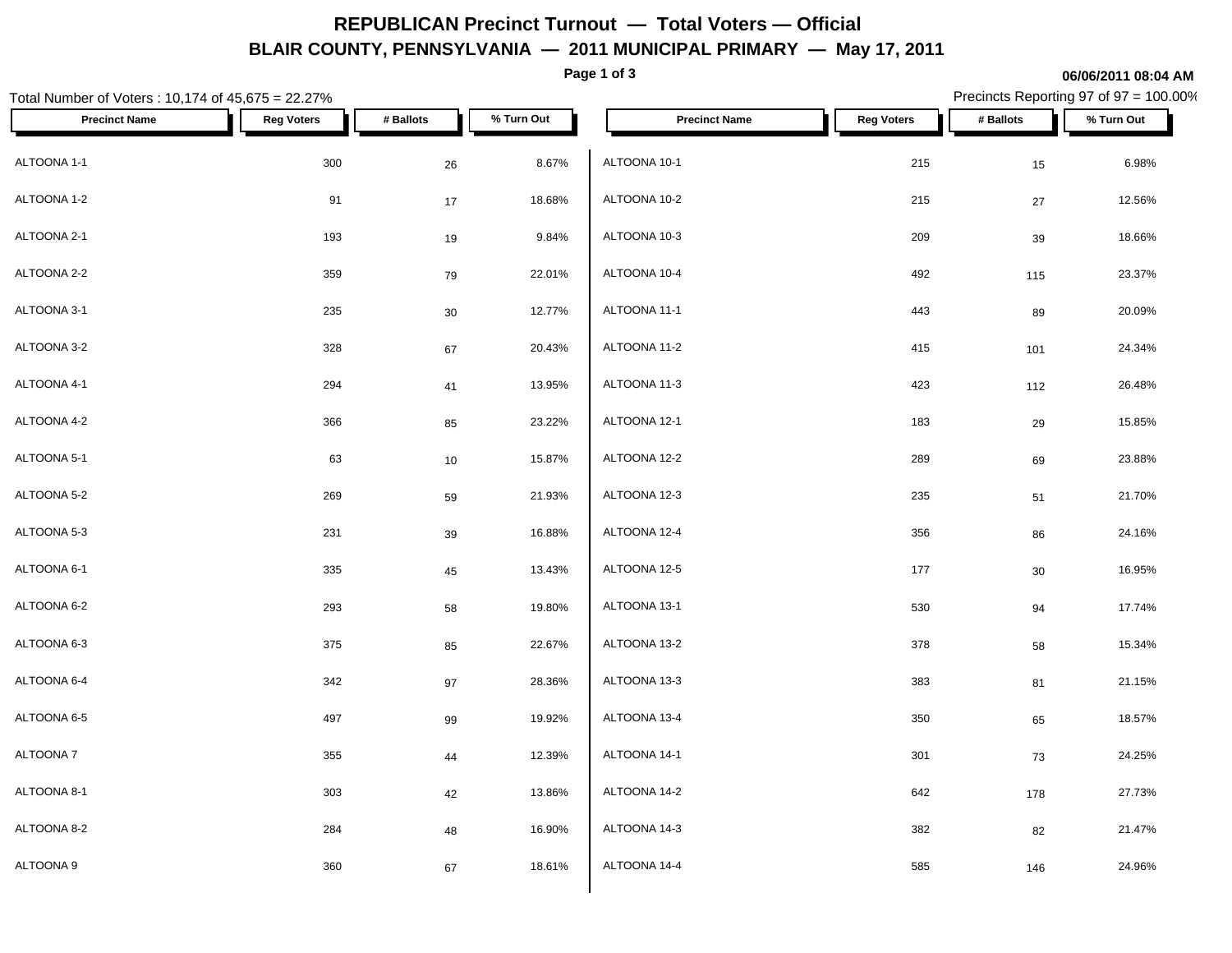## **REPUBLICAN Precinct Turnout — Total Voters — Official BLAIR COUNTY, PENNSYLVANIA — 2011 MUNICIPAL PRIMARY — May 17, 2011**

**Page 2 of 3**

# Total Number of Voters : 10,174 of 45,675 = 22.27% Precincts Reporting 97 of 97 = 100.00% **Precinct Name Reg Voters # Ballots % Turn Out Precinct Name Reg Voters # Ballots % Turn Out** ALLEGHENY 1 1,046 243 23.23% HOLLIDAYSBURG 1 235 22.13% ALLEGHENY 2 956 247 25.84% | HOLLIDAYSBURG 2 320 30.94% ALLEGHENY 3 164 43 26.22% | HOLLIDAYSBURG 3 173 31 17.92% ALLEGHENY 4 440 81 18.41% | HOLLIDAYSBURG 4 318 33.02% ANTIS TWP 1 1,132 210 18.55% HOLLIDAYSBURG 5 335 134 40.00% ANTIS TWP 2 668 115 17.22% | HOLLIDAYSBURG 6 461 144 31.24% ANTIS TWP 3 835 150 17.96% HOLLIDAYSBURG 7 341 125 36.66% BELLWOOD BORO 690 105 15.22% BLAIR - CATFISH 731 216 29.55% BLAIR - E HOLBG 1,368 414 30.26% CATHARINE TWP 358 119 33.24% DUNCANSVILLE 513 121 23.59% FRANKSTOWN TWP1 281 281 109 38 79% LOGAN TWP 4  $H$ USTON TWP 19.53% and the set of the set of the set of the set of the set of the set of the set of the set of the set of the set of the set of the set of the set of the set of the set of the set of the set of the set of  $JUNIATA$  TWP  $479$   $111$   $23.17\%$ LOGAN TWP 1 743 186 25.03%  $\textsf{\small LOGAN\,TWP\,2}\qquad \qquad 205\qquad \qquad 23.75\%$ LOGAN TWP 3 490 162 33.06%  $\,$  LOGAN TWP 4  $\,$  656  $\,$  146  $\,$  22.26%  $\,$

|                        | 201   | פטו | <b>JU.1570</b> |                      | ບບບ   | 140 | <b>22.2070</b> |
|------------------------|-------|-----|----------------|----------------------|-------|-----|----------------|
| <b>FRANKSTOWN TWP2</b> | 1,699 | 433 | 25.49%         | LOGAN TWP 5          | 677   | 151 | 22.30%         |
| <b>FRANKSTOWN TWP3</b> | 1,815 | 488 | 26.89%         | LOGAN TWP 6          | 899   | 185 | 20.58%         |
| FREEDOM TWP 1          | 453   | 83  | 18.32%         | <b>LOGAN TWP 7</b>   | 300   | 101 | 33.67%         |
| FREEDOM TWP 2          | 859   | 159 | 18.51%         | <b>MARTINSBURG 1</b> | 402   | 107 | 26.62%         |
| <b>GREENFIELD TWP1</b> | 549   | 107 | 19.49%         | <b>MARTINSBURG 2</b> | 528   | 99  | 18.75%         |
| <b>GREENFIELD TWP2</b> | 71    | 24  | 33.80%         | NEWRY BORO           | 88    | 21  | 23.86%         |
| <b>GREENFIELD TWP3</b> | 631   | 118 | 18.70%         | NORTH WOODBURY       | 1,254 | 213 | 16.99%         |

**06/06/2011 08:04 AM**